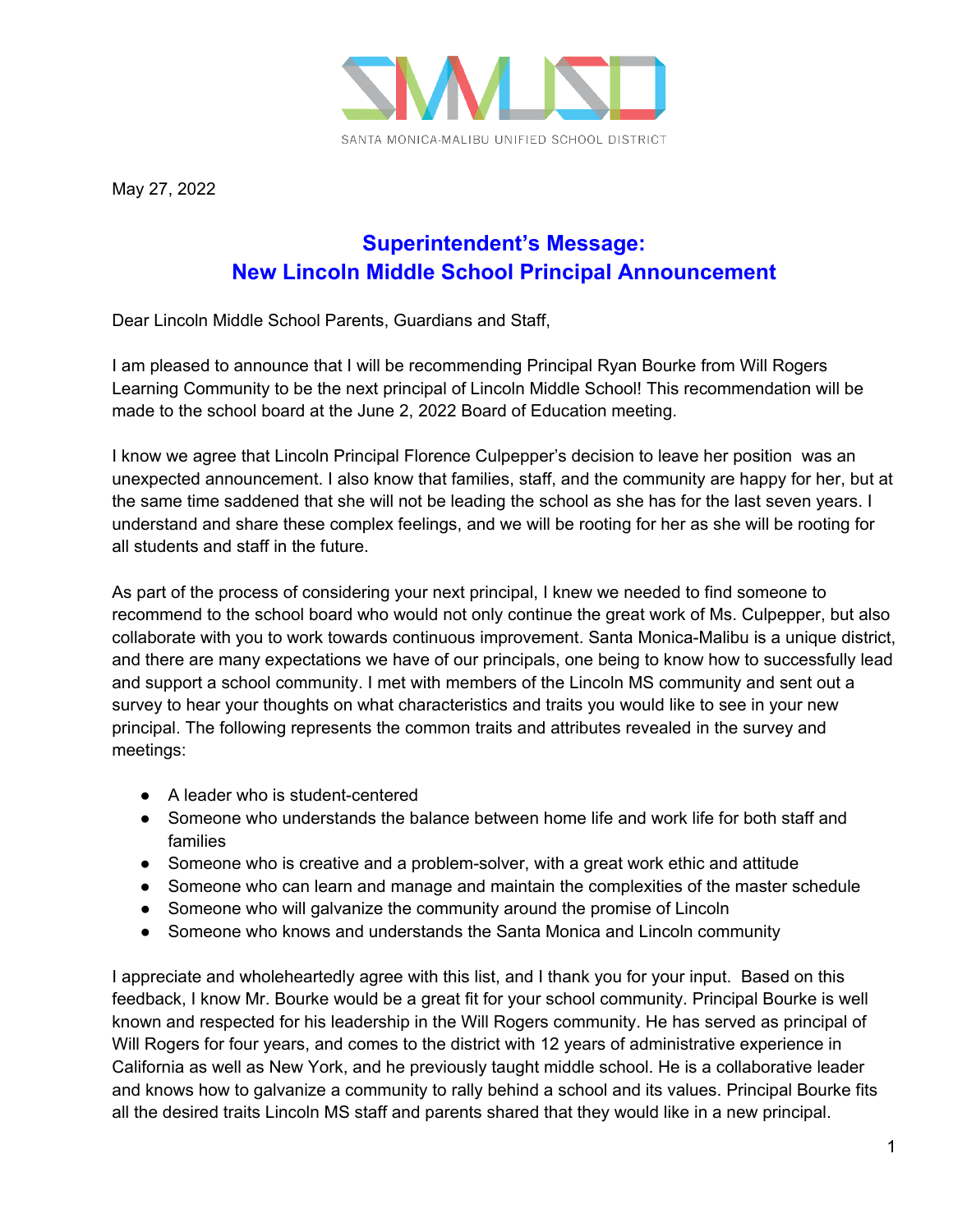Furthermore, the school administration and Ms. Culpepper have endorsed this decision and have full confidence in Mr. Bourke's leadership and experience.

As a matter of reference, there are two ways in which I can install a new school principal. One way is to open the position to applications and hold interviews with a panel of staff and parents. The second way is for me to hold input meetings with the school community and recommend to the school board a candidate for the position without the interview process. I have successfully utilized both methods to appoint principals and other administrators throughout our district. I have specifically used the latter method when there is either a sitting principal or administrator in our district who I was confident (based on their prior performance) would be a great fit for the school. And it is for this reason I am recommending the appointment of Mr. Bourke from Will Rogers as the next Principal of Lincoln MS.

The Will Rogers Learning Community will be sad with his departure, but I know will be supportive of his personal decision to take on the responsibility and opportunity of educating middle school students. With that said, and subject to board approval on June 2, please join me in welcoming Principal Ryan Bourke to Lincoln Middle School, effective July 1, 2022.

Sincerely,

Dr. Ben Drati, Superintendent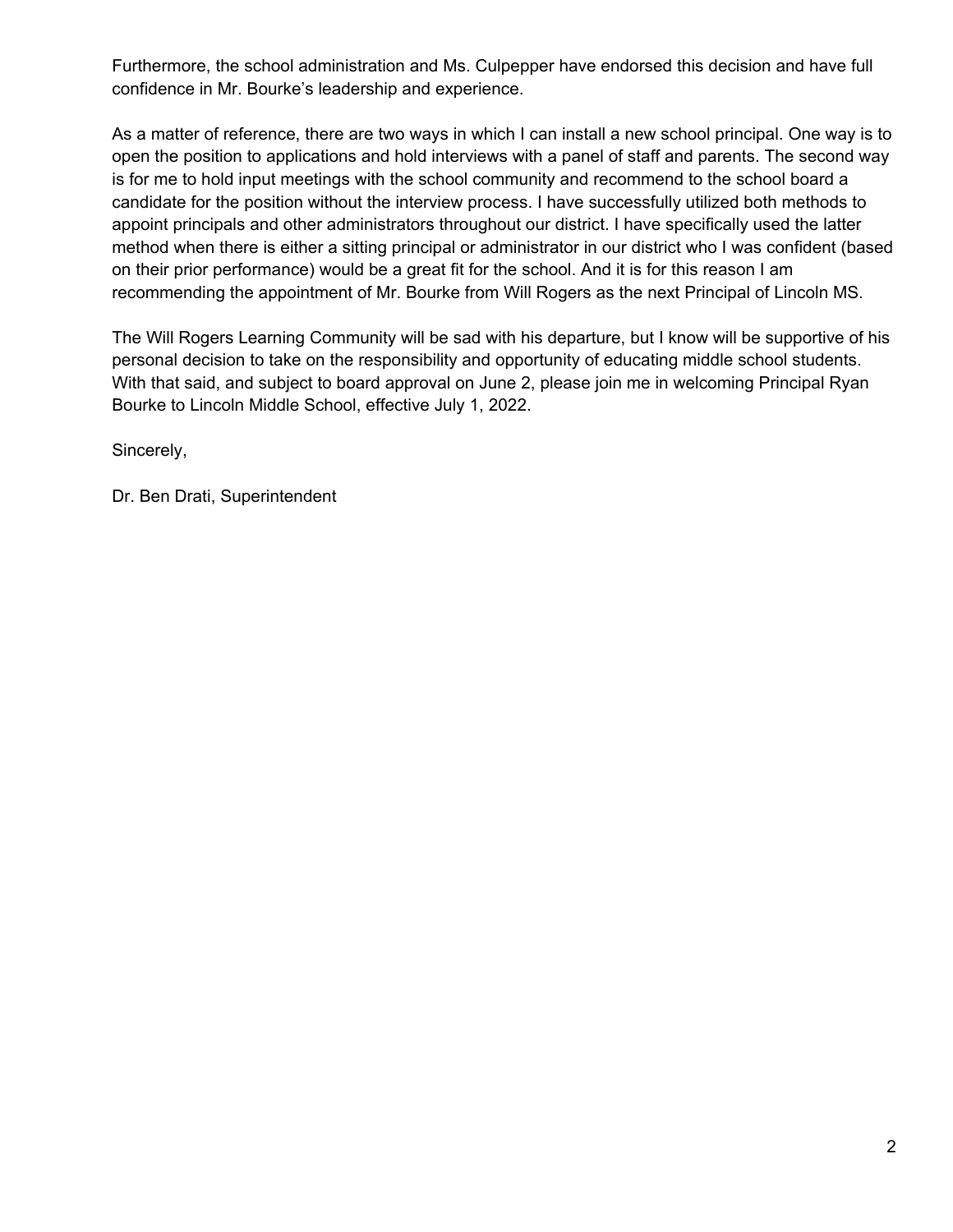

27 de mayo de 2022

## **Mensaje del superintendente: Se anuncia el nuevo director de la secundaria Lincoln Middle**

Estimados padres, tutores legales y personal de la secundaria Lincoln Middle:

¡Me complace anunciar que recomendaré que Ryan Bourke, director de la escuela Will Rogers Learning Community sea el próximo director para la secundaria Lincoln Middle! Esta recomendación se presentará durante la reunión de la Mesa Directiva de Educación del 2 de junio de 2022.

Sé que estamos de acuerdo en que la decisión de la directora Florence Culpepper de dejar su puesto fue un anuncio inesperado. También sé que las familias, el personal y la comunidad se alegran por ella, pero al mismo tiempo se sienten tristes porque ya nos estará a cargo de la escuela, como lo ha hecho en los últimos siete años. Lo entiendo y comparto estos sentimientos tan complejos, y la apoyaremos tanto como ella también apoyará a todos los estudiantes y al personal en el futuro.

Como parte del proceso de considerar quién será su próximo director, sabía que necesitábamos encontrar alguien a quién recomendar ante la Mesa Directiva para que continúe con la excelente labor de la Srta. Culpepper, pero que también colabore con ustedes para un mejoramiento continuo. El Distrito Escolar Unificado de Santa Mónica-Malibú es un distrito único, y se espera mucho de nuestros directores, entre otras cosas, que sepan cómo encabezar y apoyar a la comunidad escolar. Me reuní con los integrantes de la comunidad de Lincoln MS y envié una encuesta para conocer sus opiniones en torno a las características y rasgos que les gustaría observar en su nuevo director. A continuación, las rasgos y atributos más comunes que surgieron durante la reunión y la encuesta:

- Un líder cuya labor se centra en los estudiantes
- Alguien que entiende el equilibrio entre la vida en el hogar y la laboral tanto del personal como de las familias
- Alguien que es creativo y capaz de resolver los problemas, con una excelente ética laboral y actitud
- Alguien que puede aprender, gestionar y mantener las complejidades en torno al horario maestro
- Alguien que motivará a la comunidad a tomar acción en torno a las promesas de Lincoln
- Alguien que sabe y entiende la comunidad de Santa Mónica y Lincoln

Agradezco y estoy totalmente de acuerdo con esta lista; gracias por sus sugerencias. Con base a esa retroalimentación, sé que el Sr. Bourke sería lo más adecuado para su comunidad escolar. El director Bourke es muy conocido y respetado por su liderazgo en la comunidad de Will Rogers. Ha fungido como director de Will Rogers durante cuatro años, y brinda al distrito 12 años de experiencia como administrador en California, así como en Nueva York donde anteriormente impartió clases en una